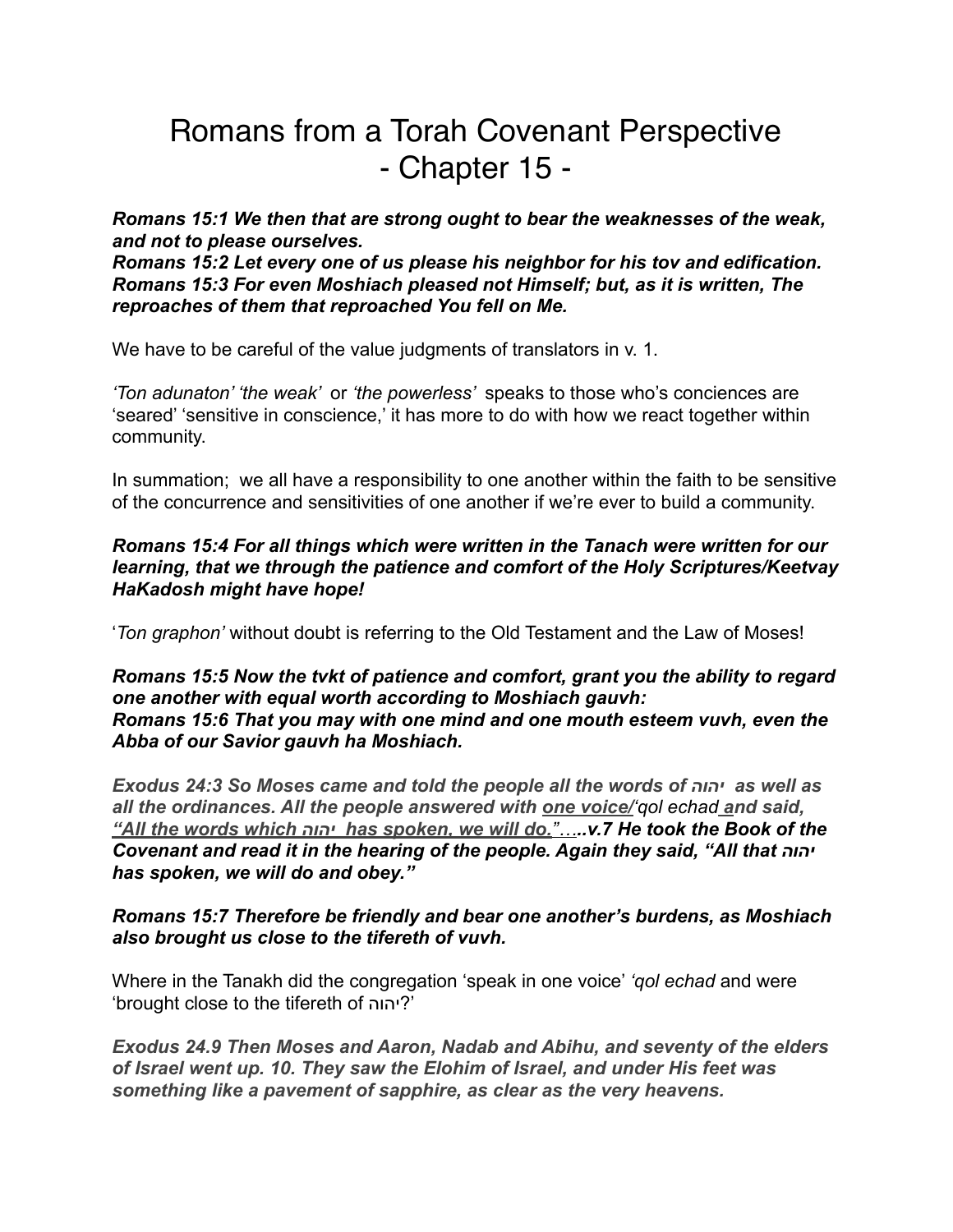## *Romans 15:8 Now I say that gauvh ha Moshiach was an Eved to Yisrael for the emet of vuvh, to confirm the promises made to our ahvot:*

So, in context Paul is without doubt proclaiming the Malki\_Tzedik promises of our fathers have been obtained and accomplished by Yahuhsa!

We're to be keeping the BoC Torah. relying on the Tanakh for guidance, eating kosher, keeping the shabbats and feast days now that we're in covenant with Messiah standing in once voice and witnessing His glory from the Mountain as the Israel of God (Gal 6:16)

*Romans 15:9 And that the nations might all esteem vuvh for His rachamim; as it is written, For this cause I will confess You among the nations, and sing to Your*  **Name.** (Ps. 18.49)

*Romans 15:10 And again He says, Gilah, you nations, with His people.* (LXX Deut. 32.43 after the Golden Calf breach יהוה extracts vengeance upon Israel, the song is a witness against Israel for breaking the BOC, but ultimately Yahusha will atone for the people of the land and usher in the Malki reign).

*Romans 15:11 And again, Hallel the Master vuvh, all you nations; and laud Him, all you people.* (Ps. 117.1)

*Romans 15:12 And again, Yeshayahu says, There shall be a Root of Yishai, and He that shall rise to reign over the nations; in Him shall the nations trust.* ( LXX Isa. 11:10 has, *''to raise up by brining back to life'*, whereas the Masoretic hides the fact that Yahusha's Malki reign is innately connected to His sacrifice and subsequent resurrection.)

*Romans 15:13 Now the tvkt of tikvah fill you with all simcha and shalom in believing, that you may abound in your tikvah, through the power of the Ruach Hakodesh.* 

*Romans 15:14 And I myself also am persuaded of you, my Yisraelite brothers, that you also are full of much tov, filled with all da'at, able also to admonish one another.*

*Romans 15:15 Nevertheless, Yisraelite brothers, I have written more boldly partially to remind you, because of the unmerited favor that is given to me by vuvh,*

Focus in on: *Romans 15:16 That I should be the priest/'Leitourgos' of gauvh ha Moshiach to the nations, serving in the Besorah of vuvh, that the terumah of the nations might be acceptable, being set-apart by the Ruach Hakodesh.*

There's a huge priestly source text witness and theme that's overlooked, a theme that Paul is heavily reliant upon: *'Leitourgos'* - v. 16 is used in the Tanakh for priestly service in the Temple! Isa. 61.6, Sirach 7.30, Heb. 8.2.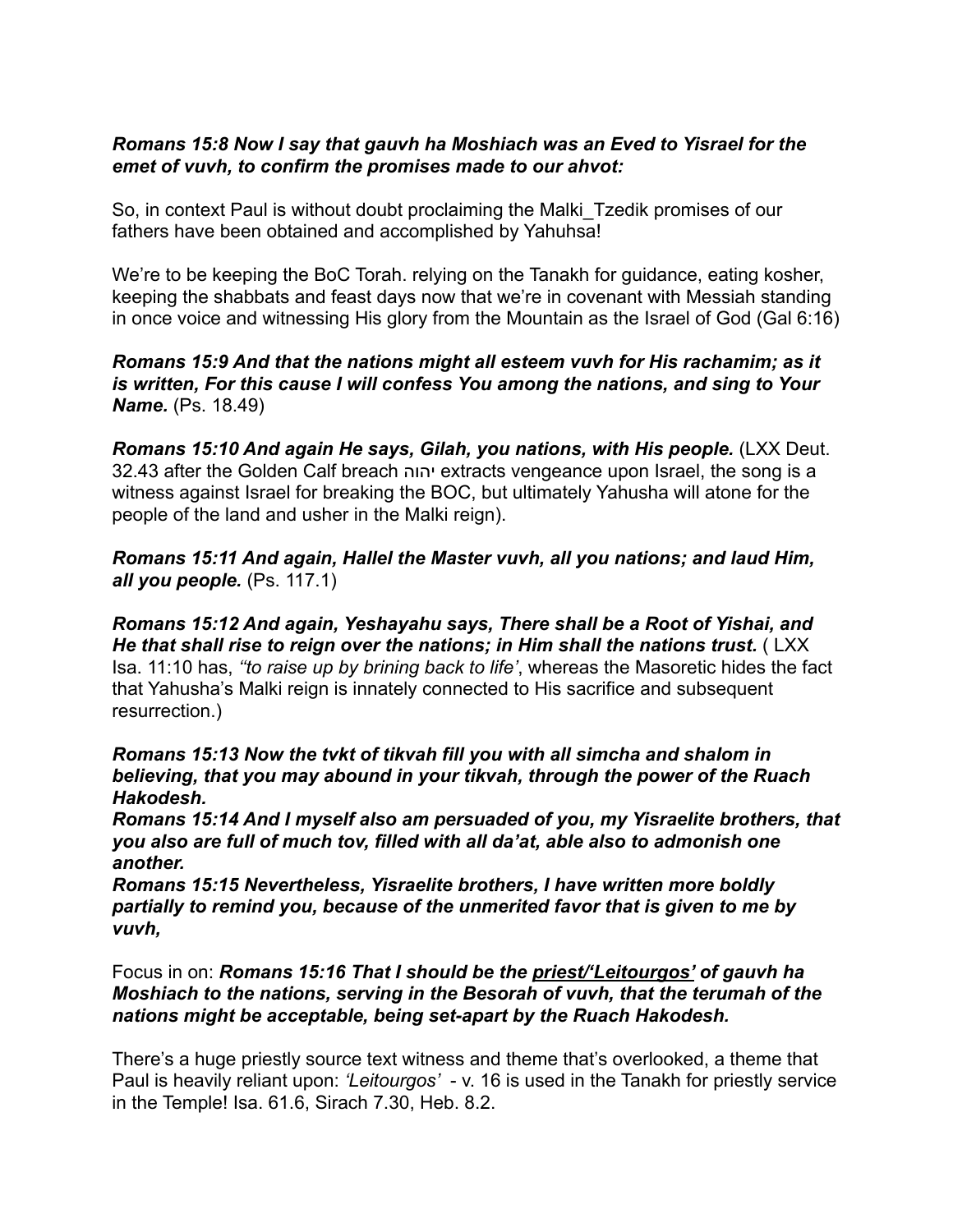Notice how the Levitical hierarchy violates the language and text of Heb 8:2 when they take Heb 8:4 out of context and say you can't be priests and Yahusha can't be a priest here on earth.

There's no doubt that Paul was acting and officiating as a priest, and the kicker is the redeemed nations are the special offering to יהוה, meaning proclaiming the True Malki gospel to the nations is our thanksgiving offering to יהוה !

Paul is pulling from Isa 66.

*Isaiah 66:18 For I knowing their works and their thoughts: shall come, and I will gather all nations and tongues; and they shall come, and see My tifereth. 19 And I will put an ot on them, and I will send some of them as survivors to the nations, to Tarshish, Pul, and Lud, that draw the bow, to Tuval, and Yavan, to the coastlands far off, that have not heard of My fame, neither have seen My tifereth; and they shall declare My tifereth among the Gentiles. 20 And they shall bring all your brothers for an offering to יהוה out of all nations גּוֹי goy upon horses, and on mirkavot, and on litters, and upon wagons, and upon swift beasts, to My kadosh mountain Yahrushalayim, says vuvh, as the children of Yisrael bring an* 

*offering in a clean vessel into the Bayit of YHWH 21 Mingled" לקה" laqach" among them la-kohanim la-leviyim, says vuvh. 'laqach kohen leviyiy amar יהוה*

**The opening of Isaiah 66:1** *"no earthly temple can contain* **יהוה** *"*is balanced with its conclusion, *"to the heavens and the earth" -* a new Creation by יהוה! The visionary temple is a place of universal worship.

We know the priesthood under Malki-Tzedik is very different from what was under the law (Book of the Law). For under the law one family (Aaronic) from one tribe (Levi) exclusively was admitted to the priesthood and the Gentiles, as unclean, were so far from having it in their power to discharge that priesthood that they were forbidden to enter into the temple!

Yet here in Isaiah 66 the Gentiles are elevated by YHWH to the highest honor. Now unclean and polluted nations are reckoned to be a holy people (as in Ex19) all are admitted inside (V.19).This then must be speaking *after* Messianic Reformation when the Aaronic priesthood would be changed and cease. Because under the Book of the Law the Aaronic priesthood didn't admit Gentiles or any other tribe but Levi.

In Isaiah 66 we find non-Israelites in the priestly service; unseen since the mixed multitude (Ex 12) at the Book of the Covenant mountain (Ex 19).

In a Book of the Law reality none but those from the tribe of Levi could be taken into, in a literal sense!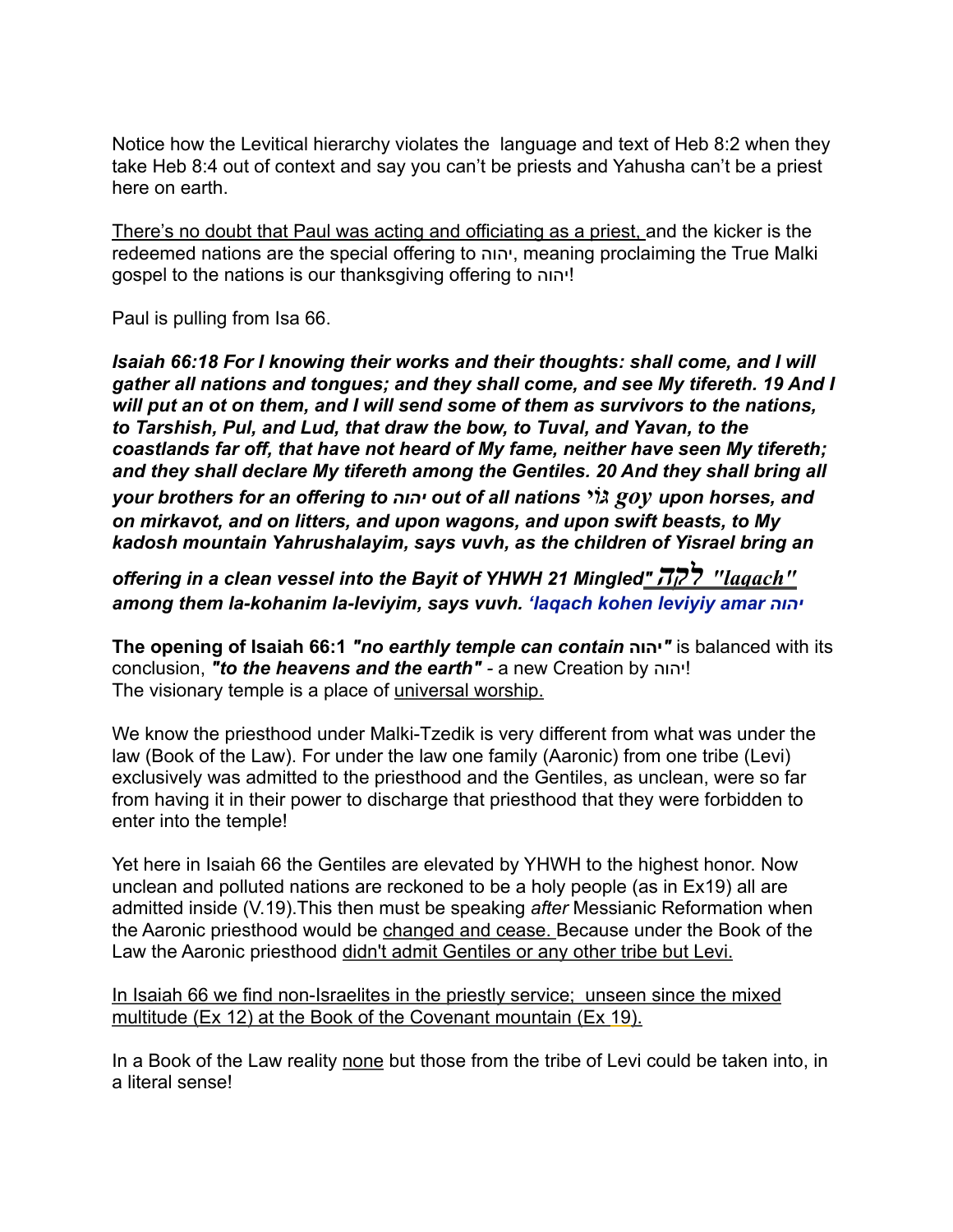But here, Gentiles are said to be taken as such, so it can't be a literal Book of the Law interpretation. It has to be a literal Book of the Covenant reality after Messianic Reformation and as such it's talking about the Gentiles coming up to the temple - *"all your brethren"* (V.20) *- all tribes together as priests* (as in Ex 19) *"mingled"* **לקה** *"laqach"* (V. 21) *with the Levites* (a tribe) *- all one* (in Messiah, Gal [4:28](x-apple-data-detectors://embedded-result/2835), 1 Peter 2:5). V21: *"And from them likewise I will take some la-kohanim la-leviyim, said*  .(MT*"* (**יהוה**

There's no conjunction "and" in the text! It doesn't say (KJV) 'and I will also take some *of them…..'* 

It doesn't say *"for priests and for Levites"* that would be, *"le-kohanim u-le-leviyim"* which does not appear in the text but is the added KJV translation.

*Mingled" לקה" laqach" among them la-kohanim la-leviyim, says vuvh. 'laqach kohen leviyiy amar יהוה*

*Romans 15:17 I have therefore a cause for boasting through gauvh ha Moshiach in those things that pertain to vuvh.* 

*Romans 15:18 For I will not dare to speak of any of those things that Moshiach has not done through me, to make the nations obedient, by word and demands, Romans 15:19 Through mighty signs and wonders, by the power of the Ruach of vuvh; so that from Yahrushalayim, and all around Illurikon, I have fully proclaimed the Besorah of Moshiach.*

*Romans 15:20 Yes, so have I strived to proclaim the Besorah, not where Moshiach was already named, lest I should build upon another man's foundation: Romans 15:21 But as it is written, To whom He was not spoken of, they shall see: and they that have not heard shall understand.*

*Romans 15:22 For which cause also I have been much hindered from coming to you.* 

*Romans 15:23 But now having no more a place in these parts, and having a great desire these many years to come to you;* 

*Romans 15:24 Whenever I take my journey into Sepharad, I will come to you: for I trust to see you in my journey, and that you will escort me there, after I have more, or less fully enjoyed my visit with you.*

Why has the Roman Church hidden the final journeys of Paul from the history records?

**The historian Eusebius,** in his third book of *"Evangelical Demonstrations",* chapter 7, admitted that the apostles *"passed over to those which are called the*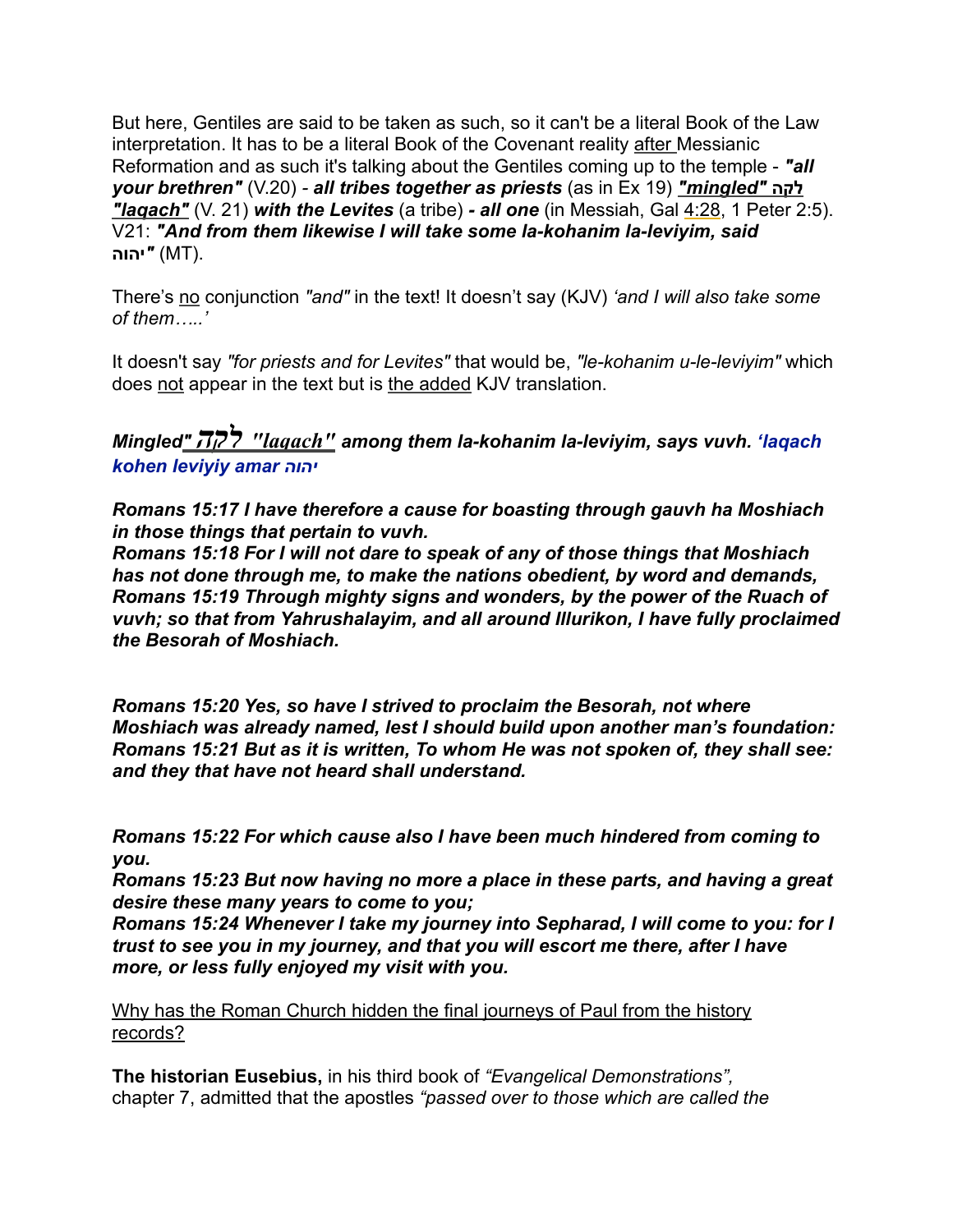*British Isles."* Again he wrote: "*Some of the Apostles preached the Gospel in the British Isles."* 

**Ma'aseh Schlichim/Acts 29 From the Sonni Mss:**

*29:1 And Paul, full of the blessings of Moshiach, and abounding in the spirit, departed out of Rome, determining to go into Spain, for he had a long time proposed to journey thitherward, and was minded also to go from thence to Britain.2 (Paul) had heard in Phoenicia that certain of the children of Israel, about the time of the Assyrian captivity, had escaped by sea to Barat-Anat 6. And Paul preached mightily in Spain, and great multitudes believed and were converted, for they perceived he was an apostle sent from God.7 He (Paul) departed out of Sephard (Spain) and Paul and his company finding a ship in Armorica sailing to Barat-Anat, they were passing along the South Coast, they reached a port called Raphinus* .*8 Now when it was voiced abroad that the Apostle had landed on their coast, great multitudes of the inhabitants met him, and they treated Paul courteously and he entered in at the east gate of their city, and lodged in the house of an Hebrew and one of his own nation.* 

9.*On the morrow he came and stood upon Mount Lud and the people thronged the gate, and assembled in the Broadway, and he preached Moshiach to them.*

*Romans 15:25 But now I go to Yahrushalayim to serve the Yisraelite kidushim. Romans 15:26 For it has pleased them of Makedonia and Achayah to give a terumah for the poor Yisraelite kidushim who are at Yahrushalayim.*

**Peter in Britain:** The Greek historian, Meta-piras-tes reports *"that Peter was - "... a long time in BRITAIN, where he converted many nations to the faith."* (P 45 caves "Antiquitates Apostolicae".)

#### *Romans 15:27 It has pleased them truly; and their debtors they are. For if the nations have been made partakers of their spiritual things, their duty is also to attend to them in material things.*

*Romans 15:28 When therefore I have performed this, and have sealed for them this fruit, I will return through you into Sepharad.*

*Romans 15:29 And I am sure that, when I come to you, I shall come in the fullness of the brachot of the Besorah of Moshiach.*